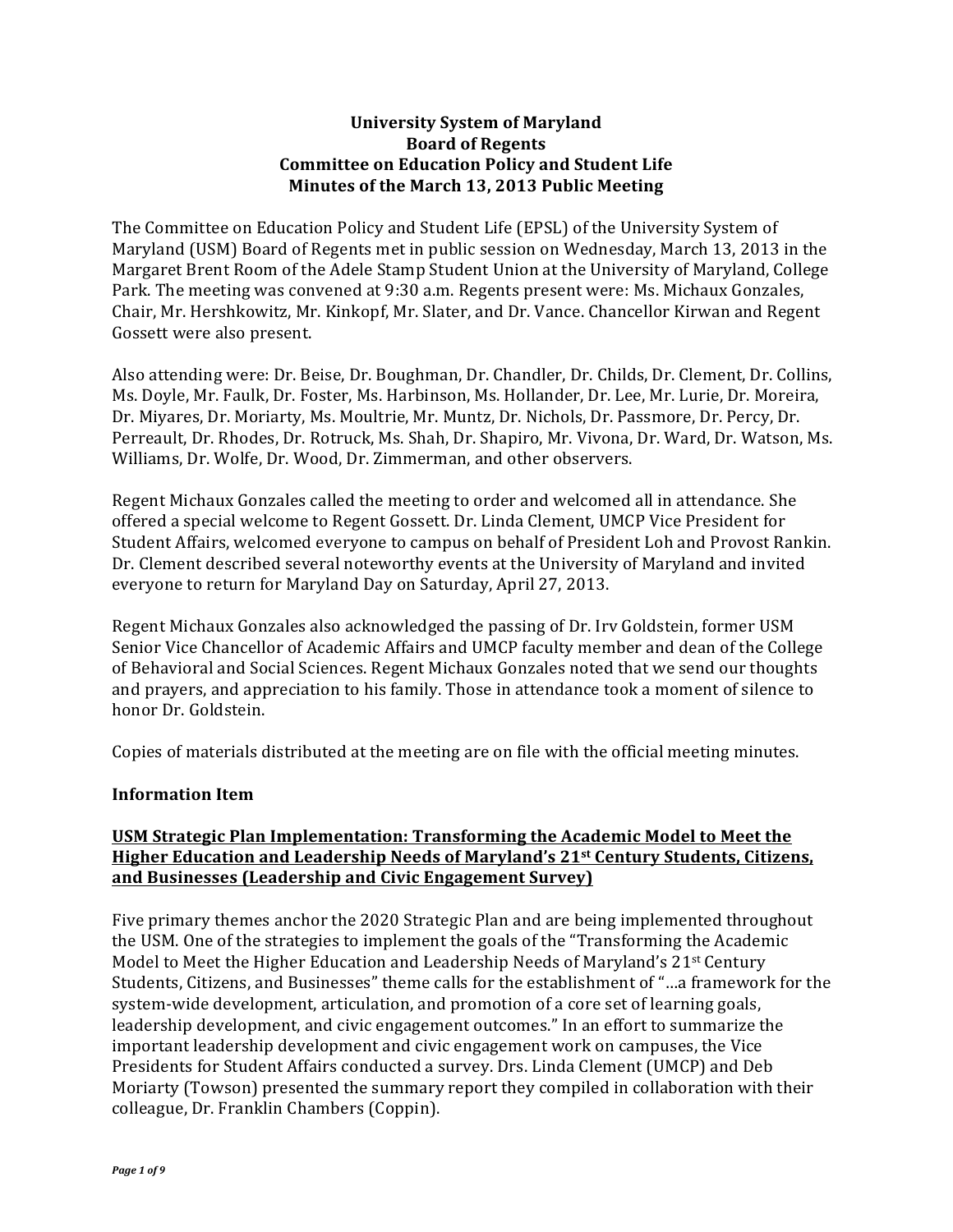This report explores broad areas and provides examples of programs occurring on campuses. The report is not a comprehensive list, it's more illustrative, and is designed to show that there is intentionality in co-curricular programs. The presenters noted that the programs offered are focused on learning outcomes. Goals of the programs include helping to develop engaged citizens and leaders who have passion, integrity, and social responsibility with the larger goal of having students take those behaviors with them into the world upon graduation. Students have opportunities to become effective communicators, practice ethical decision-making, and develop cognitive complexity while being involved in a variety of organizations and activities. Campuses hope that they are graduating students who have life-long connections to their campus and to the System.

Regent Kinkopf inquired about information on post-graduation activities including, but not limited to, Teach for America and the Peace Corps. Dr. Clement noted that UMCP is a top feeder for the Peace Corp, and Dr. Moriarty noted that campuses have service-oriented job fairs to inform students about such opportunities. The group acknowledges, however, the need to better track those data.

Regent Vance recommended that the report highlight co-curricular programs that serve or are partnerships with middle and high schools. Dr. Moriarty noted that the exclusion of this information was an oversight; across the System, thousands of hours are dedicated to programs like America Reads America Counts. Regent Slater acknowledged the success and importance of the Swoop Institute for Learning at Frostburg. Regent Hershkowitz did the same for the Breaking Ground Initiative at UMBC, noting his support for this model, which allows students to get credit for engagement activities. He urged other campuses to explore whether there is a way to integrate such efforts on their campuses. Regent Hershkowitz also recommended that the next report include a section on shared governance and how students are involved in campus leadership. Dr. Moriarty noted that although students at Towson do not receive traditional academic credit, the school is establishing co-curricular transcripts, so students can have an official record of their activities.

Finally, Regent Michaux Gonzales asked what campuses are doing to encourage students who are less likely to be involved in campus activities and leadership. The presenters noted that campuses have organizational and service fairs and ask faculty members to recognize and encourage students who seem to have potential. Each campus has at least one professional staff member dedicated to student involvement/service, so those staff members find other ways to engage students too.

## **Action Items**

## **New Academic Program Proposals**

#### *Frostburg State University: B.S. in Elementary and Middle School Dual Certification*

Drs. Randall Rhodes and Jodi Nichols, on behalf of Provost Stephen Simpson, highlighted a few important aspects of this proposed program. Currently, students are able to major in early childhood education (grades  $K-6$ ), elementary education (grades 1-6), or secondary education (grades 7-12). None of the current programs, however, have a focus on the middle school grades. This program would prepare students to teach grades 1-8 with a focus on middle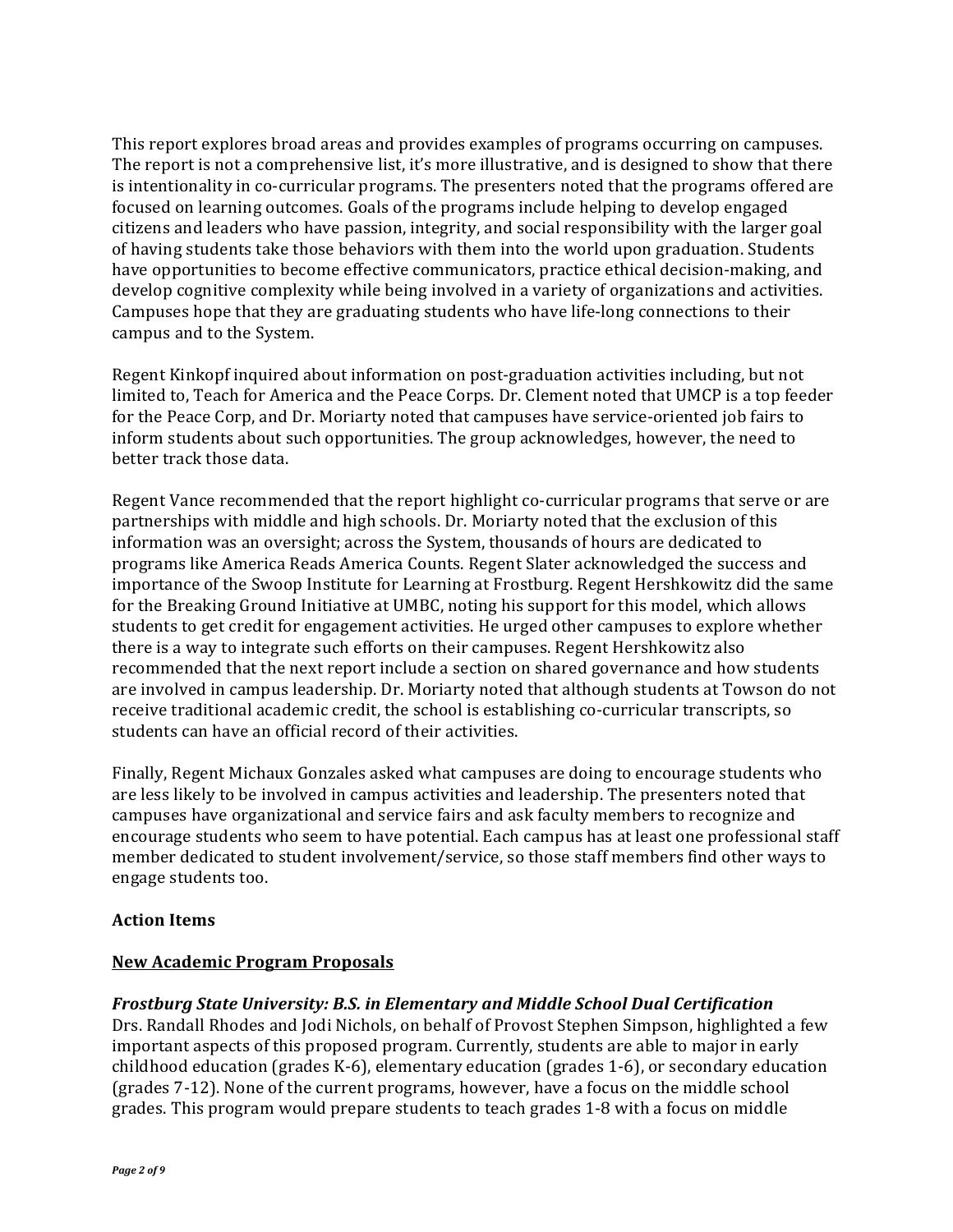school pedagogy in addition to the necessary content knowledge. The program would be enhanced by a middle school internship, and students would have to choose a specialization in math, science, or language arts. Although Towson, UMCP, and Stevenson offer a middle school major, this dual certification would be the first of its kind in the state. An advisory group encouraged Frostburg to create this program as opposed to a middle school major, as it seems it will be more marketable based on their needs assessment. The 132 credit hour program includes a Bachelor of Science degree with certifications in both elementary school (grades 1-6) and middle school (grades 6-8). This baccalaureate degree will respond to Governor O'Malley's call to increase STEM graduates and address statewide teacher shortages as described in MSDE's Maryland Teacher Staffing Report, specifically in STEM subjects by incorporating a math/science focus at the upper elementary level and STEM methods courses, and making sure they are also incorporating arts and language into STEM fields.

The Chancellor recommends that the Committee on Education Policy and Student Life recommend that the Board of Regents approve the proposal from Frostburg University to offer the B.S. in Elementary and Middle School Dual Certification. The motion was moved by Regent Slater, seconded by Regent Vance, and unanimously approved.

Salisbury University: Ed.D. in Contemporary Curriculum Theory and Instruction: Literacy Drs. Carol Woods and Melanie Perreault, on behalf of Provost Diane Allen, presented this program proposal. This program would fulfill specific needs that have been identified on the Eastern Shore, which is projected to have a modest population growth over the next 20 years. This growth will bring with it more demand for teaching professionals with advanced degrees, and teachers will be looking for opportunities for greater professional development. A needs assessment showed that more than 600 teachers would be interested in this applied doctorate that would include research and a literacy core. The proposed program will provide students with a strong core in theory, research, and practice, with a focus on literacy. The curriculum facilitates inquiry-based learning through research, case studies, projects, and opportunities to share knowledge with peers in public venues. The University of Maryland Eastern Shore has submitted a letter of support for Salisbury's proposal. Additionally, Salisbury has discussed the implications of this program for programs at the University of Maryland, College Park. The parties have determined that the programs have a different emphasis and that students on the Eastern Shore would benefit more from a program that is more geographically convenient.

In response to a question from Regent Slater, the presenters stated that the program is geared toward those who are already teaching and that the degree would prepare them to return to their current positions or to positions within a school system's headquarters. Salisbury projects that students would attend part time and could take six credits per semester to complete the  $60$ -credit (including the dissertation) program in 10 semesters. Regent Vance asked for clarification as to the meaning of diversity in as it appears in the names of course and other descriptions throughout the proposal (e.g., Diversity in Education; Oral Discourse, Cognition and Diversity; Deeper understandings and valuing of human diversity and its impact on student learning and teacher pedagogy). Within this proposal, diversity generally refers to the multiple ways in which students can learn including the examination of learning styles and the learning of students with disabilities.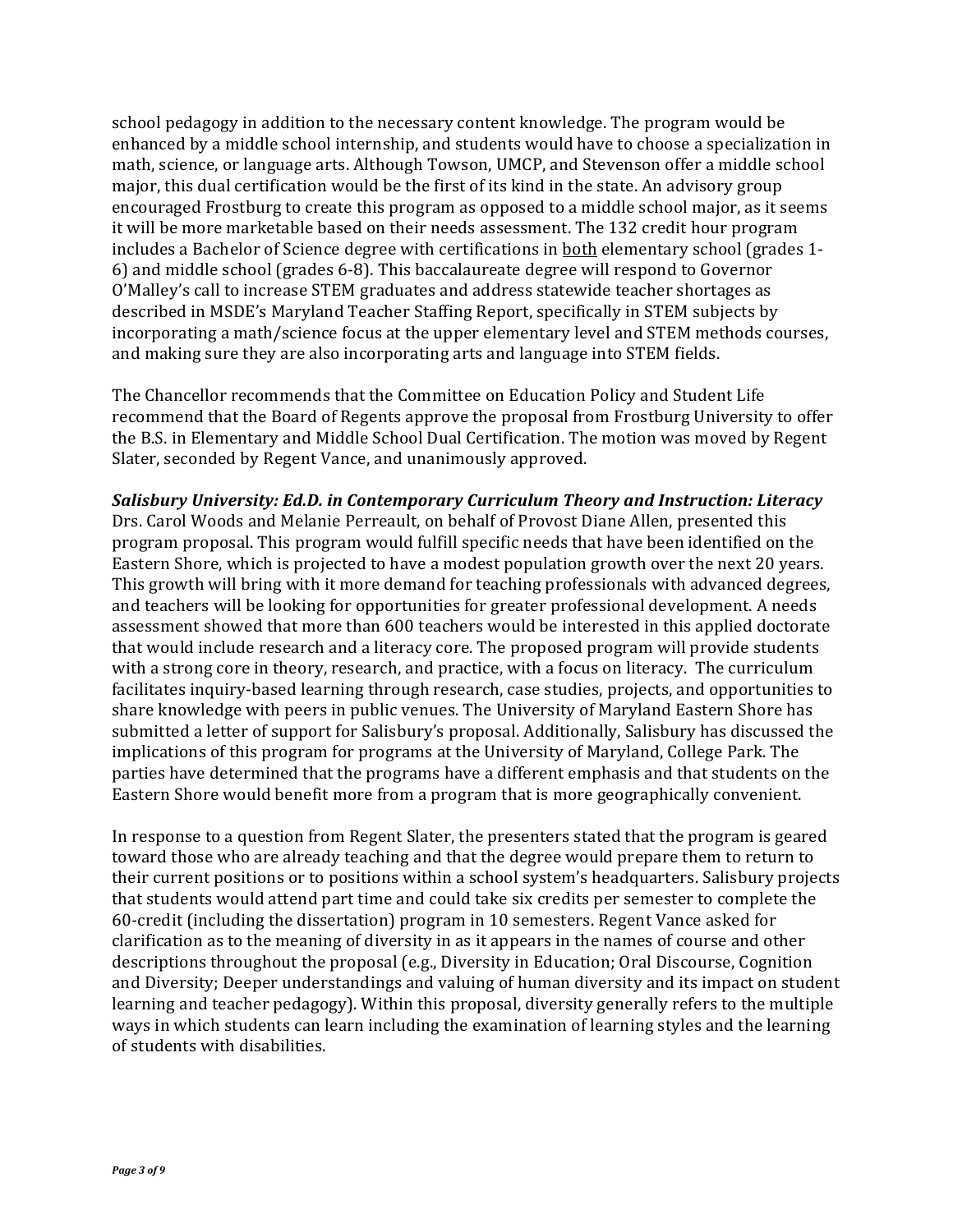The Chancellor recommends that the Committee on Education Policy and Student Life recommend that the Board of Regents approve the proposal from Salisbury University to offer the Ed.D. in Contemporary Curriculum Theory and Instruction: Literacy. The motion was moved by Regent Slater, seconded by Regent Vance, and unanimously approved.

# *University of Baltimore: M.S. in Nonprofit Management and Social Entrepreneurship*

Dr. Steve Percy, on behalf of Provost Joe Woods, presented information about this program proposal. The nonprofit sector in the U.S. employs a steadily increasing segment of the nation's working population. In Maryland, and specifically Baltimore, the nonprofit sector is a vital part of the economy. In a 2011 study,  $11\%$  of the Maryland state workforce was employed by nonprofits; in Baltimore City, 27% of the workforce was employed by nonprofit organizations.

At present, UB students interested in nonprofit management must adapt skills and knowledge from management courses in either the business or public administration programs. However, nonprofit organizations face unique challenges due to their legal status, governance, and funding needs. The M.S. in Nonprofit Management and Social Entrepreneurship emphasizes social enterprise as a part of its core curriculum. Additionally, the program is a partnership between the School of Business and College of Public Affairs, which yields an interdisciplinary approach that would strengthen the program. This program would ensure a more highly qualified workforce to address the unique needs of this organizational sector. Dr. Percy noted that similar degree programs are growing throughout the nation, and UB is proud to help lead the way.

The Chancellor recommends that the Committee on Education Policy and Student Life recommend that the Board of Regents approve the proposal from the University of Baltimore to offer the M.S. in Nonprofit Management and Social Entrepreneurship. The motion was moved by Regent Kinkopf, seconded by Regent Hershkowitz, and unanimously approved.

## **University System of Maryland Policy on Human Subjects of Research – IV-2.10**

Dr. Jo Boughman shared background information on the proposal to amend the System's policy on human subjects. The University of Maryland, Baltimore initiated this amendment in an effort to establish an Institutional Review Board (IRB) process that is more streamlined. She explained that the current USM policy on human subjects requires that IRBs be institutionspecific IRBs when a university's faculty are involved in research or research is occurring on that campus. Additionally, NIH and other agencies require that institutions use their central IRB process.

UMB has worked with Dr. Boughman to craft language that will allow a campus to rely upon an external IRB for review and approval of research if (a) the campus' IRB officials approve of the use of the external IRB and (b) the external IRB meets federal standards, as determined by the campus' responsible officials. The goal of the revised changes is to increase speed and efficiency. Dr. Boughman noted that the Attorney General's office has approved of the language. The provosts also approved the language and supported the proposal being brought forth to the Committee. Dr. Jay Zimmerman, chair of the Council of University System Faculty (CUSF), noted that CUSF members expressed concern about the role campus IRBs would play in the approval process. He believes their concern is more of a misunderstanding, as the campus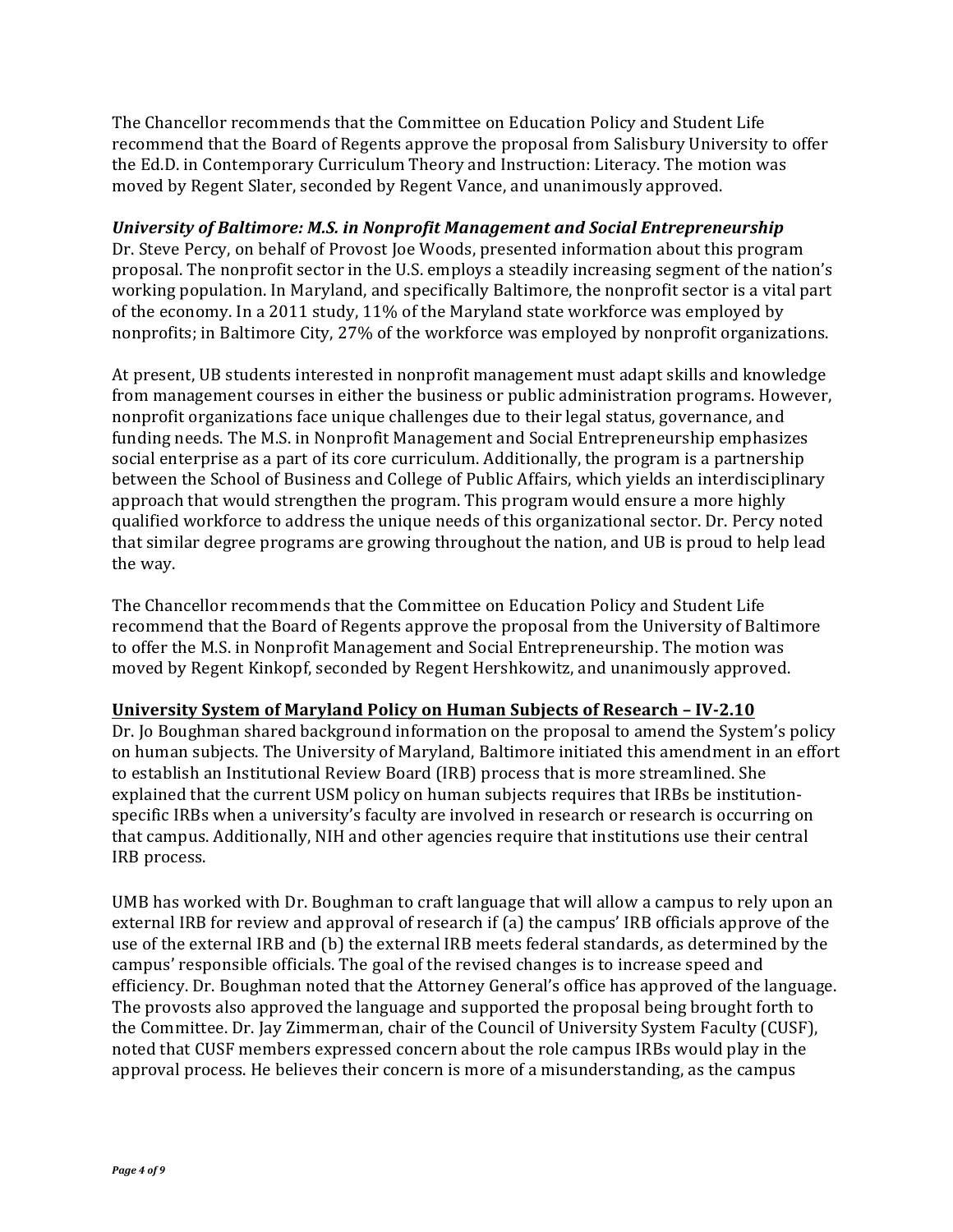would still have to approve the use of the external IRB process. Dr. Zimmerman believes that CUSF would be supportive once the details were clarified.

Regent Slater moved to recommend that the Board of Regents approve the amendments to the University System of Maryland Policy on Human Subjects of Research – IV-2.10. The motion was seconded by Regent Hershkowitz and unanimously approved.

# **Information Items**

# **Center for Innovation and Excellence in Learning and Teaching (CIELT)**

Dr. Boughman reminded the Committee of the November 2, 2012 Board of Regents' approval of the establishment of the USM Center for Academic Transformation. The Center has since been renamed the Center for Innovation and Excellence in Learning and Teaching (CIELT). CIELT will enable an expansion of existing system-led efforts for collaboration, enhance opportunities for funding of new initiatives, provide a resource for research in determining effective redesign models, and enable the USM to secure and expand its leadership position for the benefit of its students.

Dr. Boughman shared that USM's Office of Academic Affairs is nearing completion of a national search for the Executive Director of CIELT who, along with his or her staff, will:

- support, coordinate, and assess academic innovation activities on the campuses;
- track and assess national trends and activities in academic transformation;
- incentivize faculty, through a Fellows program, to initiate these innovations;
- apply for and raise external funds for system-wide transformation activities; and
- disseminate best practices among USM institutions and to the broader higher education community.

Regarding other academic transformation initiatives, Dr. Boughman also shared that the Ithaka grant, supported by the Gates Foundation, is progressing well, but that a grant written to the Abell Foundation was declined. The Academic Affairs team is now exploring other grant opportunities, including a large proposal submitted to NSF. Finally, Dr. Boughman recently briefed the Legislature on the System's academic transformation and innovation efforts.

Regent Hershkowitz inquired as to why no students were represented on the search committee for the CIELT director. Dr. Boughman noted that that was an oversight, that student inclusion would have been welcomed, and that she will include a student on the second round of interviews. The regents were positive about the progress of CIELT and other the academic transformation initiatives.

## **Institutional Research Report Presentations**

Mr. Chad Muntz and Dr. Ben Passmore of Institutional Research within USM's Office of Administration and Finance presented a comprehensive review of the following reports. When examined as a whole, the three reports provide a useful overview of undergraduate enrollment within the USM, including the various pipelines that feed undergraduate enrollment, the academic profile of incoming first-time students, student success and persistence, and the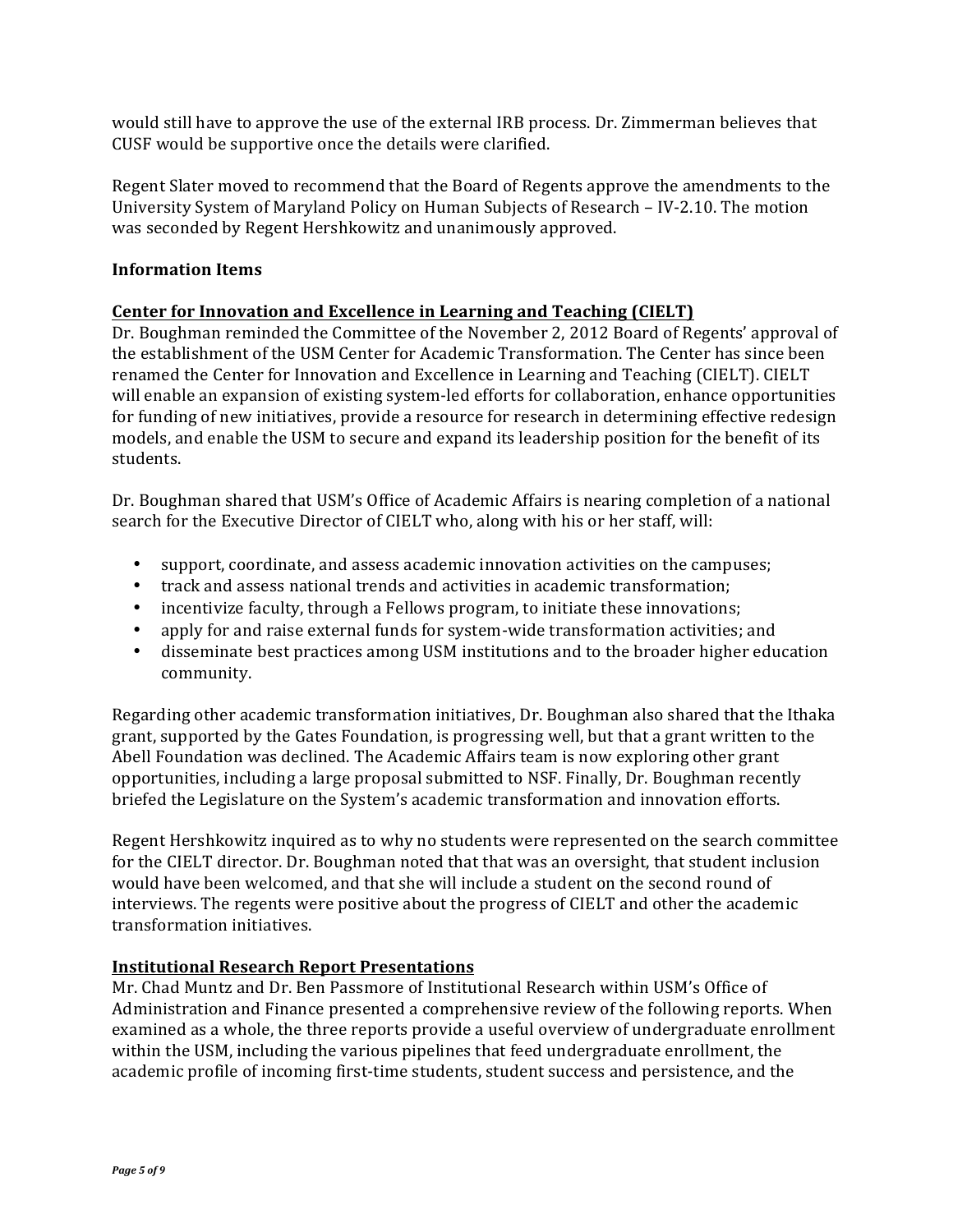impact of those findings on enrollment projections. Separate summaries of the reports will be described below.

## *Report:* SAT Percentile Distributions of First-Time Undergraduates, Fall 2008-2012

For new freshmen, a key admissions component correlated with student success is the entering students' SAT scores. Mr. Muntz reported that 24,000 of Maryland's 33,000 Maryland high school seniors who took the SAT scored above 500 on the math portion of the test. These figures indicate that Maryland's population base and the academic strength of potential new freshmen remains strong. There is, however, the potential for growth at System institutions since, currently, USM institutions' freshmen classes include less than 11,000 of Maryland high school graduates. In response to a reference being made to Maryland being a net exporter of students, Chancellor Kirwan requested that the data be further examined to determine if that is actually true, as he recently heard otherwise in a Race to the Top meeting.

Other highlights of this report include: 1) a decrease in the number of SAT scores reported by freshmen entering USM institutions. This decline is consistent with the current trend of new freshmen enrollments and the decreasing number of those freshmen who report SAT scores, 2) stable combined 25<sup>th</sup> and 75<sup>th</sup> percentile SAT scores between fall 2011 and fall 2012 for all institutions except UMBC and Bowie who experienced increases, and 3) for the fourth year, Salisbury, Towson, UMBC, and UMCP reported that at least 75% of their freshmen class had combined SAT scores greater than 1,000. The detailed report provides institution-specific data and a context for interpreting those scores by comparing them to those at peer institutions.

# **Report: Retention and Graduation Rates of First-time Full-time Degree-Seeking** *Undergraduates*

This report examines the level of academic success—as measured by retention and graduation rates—achieved by first-time, full-time students at USM institutions (not including UMB and UMUC due to their unique institutional missions). The academic profile (by combined SAT score) of new freshmen varies across the system and correlates strongly with institutional graduation rates. The second-year retention rate of USM freshmen rose one percentage point to 84% overall for the fall 2011 cohort. However, there is considerable variation in second-year retention rates across USM institutions ranging from 64% at Coppin to 93% at UMCP. When examined by population, the second-year retention rate was also mixed: 78% for African American freshmen, 87% for Hispanic students (a rate also slightly higher than that of all USM students), and 78% for Pell Grant recipients (an indicator of low-income status).

The six-year graduation rate for the fall 2006 cohort of first-time, full-time freshmen is  $65\%$ when considering graduation from anywhere within USM and 60% at the institution of initial entry. Although both of these figures represent slight increases, the rate of the increase differs between student populations. The "anywhere within USM" graduation rate increased by 5% for Pell Grant recipients (52%), 4% for Hispanic students (65%), and 2% for African-American students  $(46%)$ . The four-, five-, and six-year graduation rates show that although some progress is being made in narrowing the achievement gap, a significant gap of 19 points still exists between African American students and all USM students. Mr. Muntz expressed cautious optimism for achieving USM's goal of decreasing the achievement gap in half. He predicts that closing the gap will be challenging, because although retention rates are slightly higher for underachieving groups, rates are up for all students. He explained that most institutions are narrowing the gap, but that general graduation rates would need to improve in order to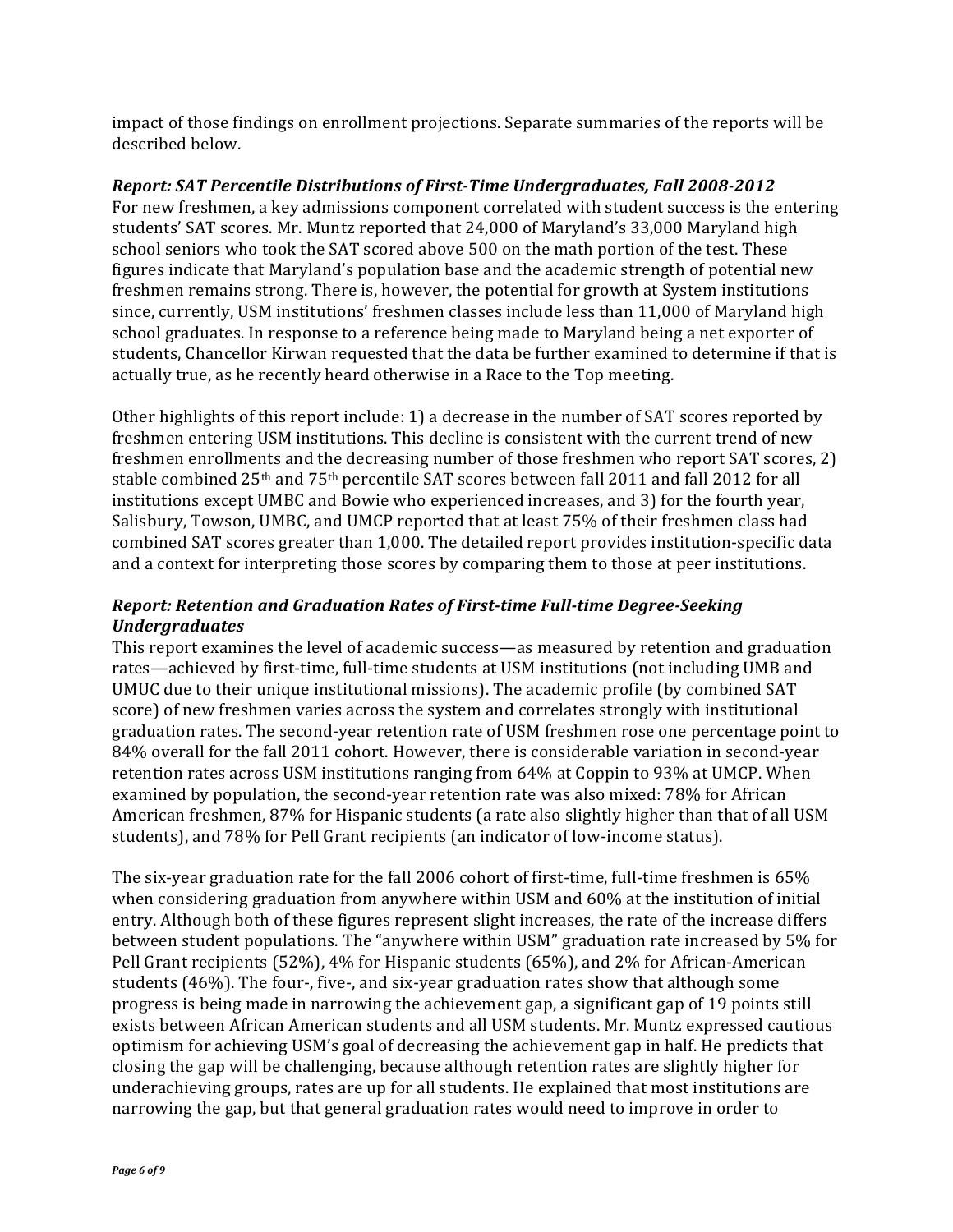eliminate the gap. The detailed report breaks out and analyzes key trends in student enrollment and success at both the institutional and System levels.

# *Report: USM Enrollment Projections, Fall 2013-Fall 2022*

Dr. Passmore shared USM enrollment projections for the 10-year period between Fall 2013 and Fall 2022. Highlights of this year's projections include:

- Overall projected headcount growth for the ten-year period is 17%, an increase from 155,108 to 180,693.
- Undergraduate enrollment is projected to expand 17% over ten years from 111,203 to 129,681.
- Graduate enrollment is projected to grow by 16% for the ten-year period from 43,905 to 51,012.

These projections continue to reflect the focus on growth to achieve the USM 55% college completion goal. However, the projections also reflect the reality of declining numbers of high school graduates in Maryland through the mid-2010's. The result is a pattern of relatively robust but gradual growth, with more growth at institutions that can add enrollment through enhanced retention. 

These current projections plan for long-term overall growth within the System, rising by more than  $25,000$  students to  $181,000$  by  $2021$ . However, in the short term, planned growth is extremely limited. Overall growth from Fall 2012 to Fall 2013 is planned to be less than  $1\%$ . with UMUC planning no headcount growth at all in that period. The greatest change from last year's projections is a shift in where enrollment will be added in the long term, with the comprehensive institutions planning to add nearly as many headcount students as UMUC for the first time since the late 1990's. As has been seen for the past several years, total enrollment at the research institutions continues to represent around a third of the total enrollment in the System.

In percentage terms, one-year growth in headcount enrollment is projected to be greatest at UMES. Coppin, Towson, University of Baltimore, and UMBC are also projected to experience growth. Bowie, Frostburg, Salisbury, UMCP, and UMUC are projected to have very little or no growth in Fall 2013, and UMB plans to reduce enrollment in Fall 2013. For the entire ten-year period, UMUC, Bowie, Coppin, and UMES are all projected to see very robust growth, UB is projected to have strong growth, and UMBC is also expected have strong growth. Frostburg, Salisbury and Towson plan to expand enrollment at more modest rates, and UMCP is planning very modest growth, with the majority of that growth occurring at the Universities at Shady Grove. UMB is projecting flat enrollment overall. UMUC remains the largest driver of headcount growth, planning to add nearly 12,000 students by 2022. Towson is second with plans to add nearly 3,100 students. 

# *Report: Transfer Students to the USM: Patterns of Enrollment and Success, Updated through FY 2012*

This report examines progress within this increasingly important pipeline for enrollment growth. Total transfers are up 19% since 2008. Fifty-two percent of all transfers into USM came from a Maryland community college. The rate of transfers from Maryland community colleges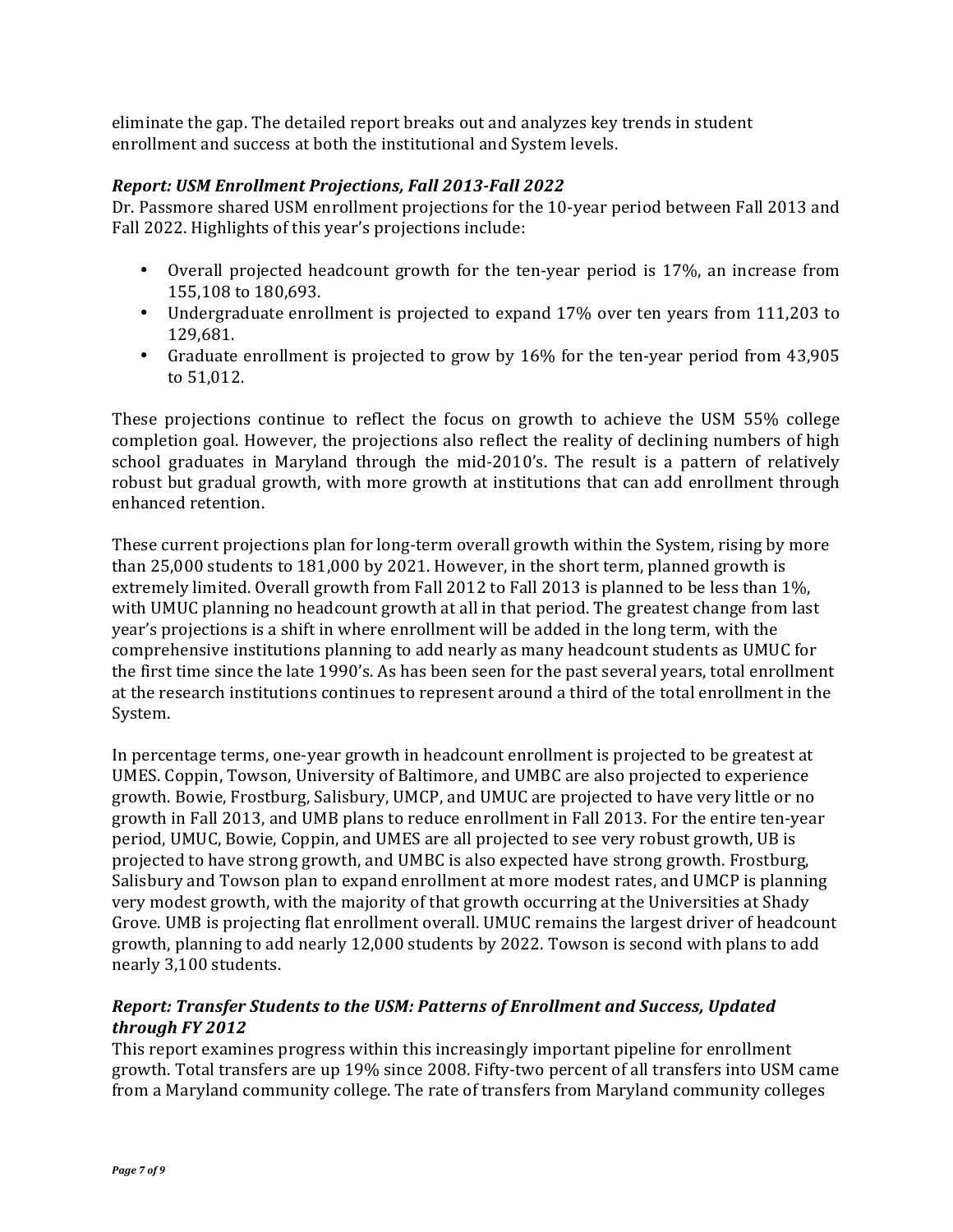is up  $10\%$  since FY 2011. Seventy-five percent of transfers from Maryland community colleges go to a USM institution, most frequently, Towson, UMBC, UMCP, and UMUC. Mr. Muntz noted that the outer suburbs of the Baltimore-Washington region are growing the fastest, which is leading to growth at the community colleges in Harford, Carroll, and Frederick counties as well as the College of Southern Maryland and Chesapeake College. USM's regional centers at Shady Grove and Hagerstown are also serving a significant number of these community colleges.

Overall, Maryland community college transfers are enrolling in available programs (i.e., education, business, health professions), and there is a positive increase in full-time attendance and a positive decrease in the community college transfers entering as freshmen  $(82\%$  transfer with either sophomore or junior status). These trends have translated into greater success among the transfer population. Sixty-five percent of the FY 2009 cohort of Maryland community college transfers to USM who attended full-time graduated within four years of transferring. This rate was comparable to the fall 2006 first-time, full-time freshmen graduation rate of  $60\%$  graduating at the same institution of entry. Graduation rates for Maryland community college students who enrolled at USM's regional centers met or surpassed the success rates of full-time transfers to USM institutions overall. Chancellor Kirwan noted that we may want to start exploring the pros and cons of requiring students to have a minimum number of credits before transferring to a System institution. The full report offers deeper analysis of institutional enrollment and success trends among the transfer population.

## **The Effect of Sequestration Higher Education**

Chancellor Kirwan thanked Regent Michaux Gonzales for agreeing to allow Javier Miyares, President of UMUC, to speak to the Committee regarding the effect of Sequestration on higher education. Dr. Miyares described the devastating impact Sequestration will have on several federal financial aid programs, threatening both access and completion. The greatest impact will be on students served by the military tuition assistance program, as the benefits of that program will be indefinitely suspended. Sequestration will also reduce the availability of other federal financial aid programs and federally sponsored research and training grants. Because UMUC enrolls a significant number of service members, the administration projects that tuition assistance will be eliminated for tens of thousands of students who serve our nation in the armed services. Beyond the impact of the students in the armed services, USM officials estimate that proposed financial aid changes could impact an additional 20,000-plus students systemwide. 

Chancellor Kirwan noted that System institutions are in the process of sending in reports detailing the impact of Sequestration on individual institutions including cuts to research budgets and other financial aid programs. Dr. Miyares explained that it would be helpful if the Committee or the Board would communicate (via press release, legislators, etc.) with government officials regarding this issue. He would like the Board to take a public stand stating that the Sequestration will have a significant, harmful effect on financial aid, which will affect active duty students, other students receiving financial aid, and the entire System. Regent Hershkowitz noted that at least 12 student leaders throughout the System have agreed to join together to write a letter regarding the negative effects of Sequestration on higher education.

The Chancellor's Office will coordinate with the Board to promptly address this issue.